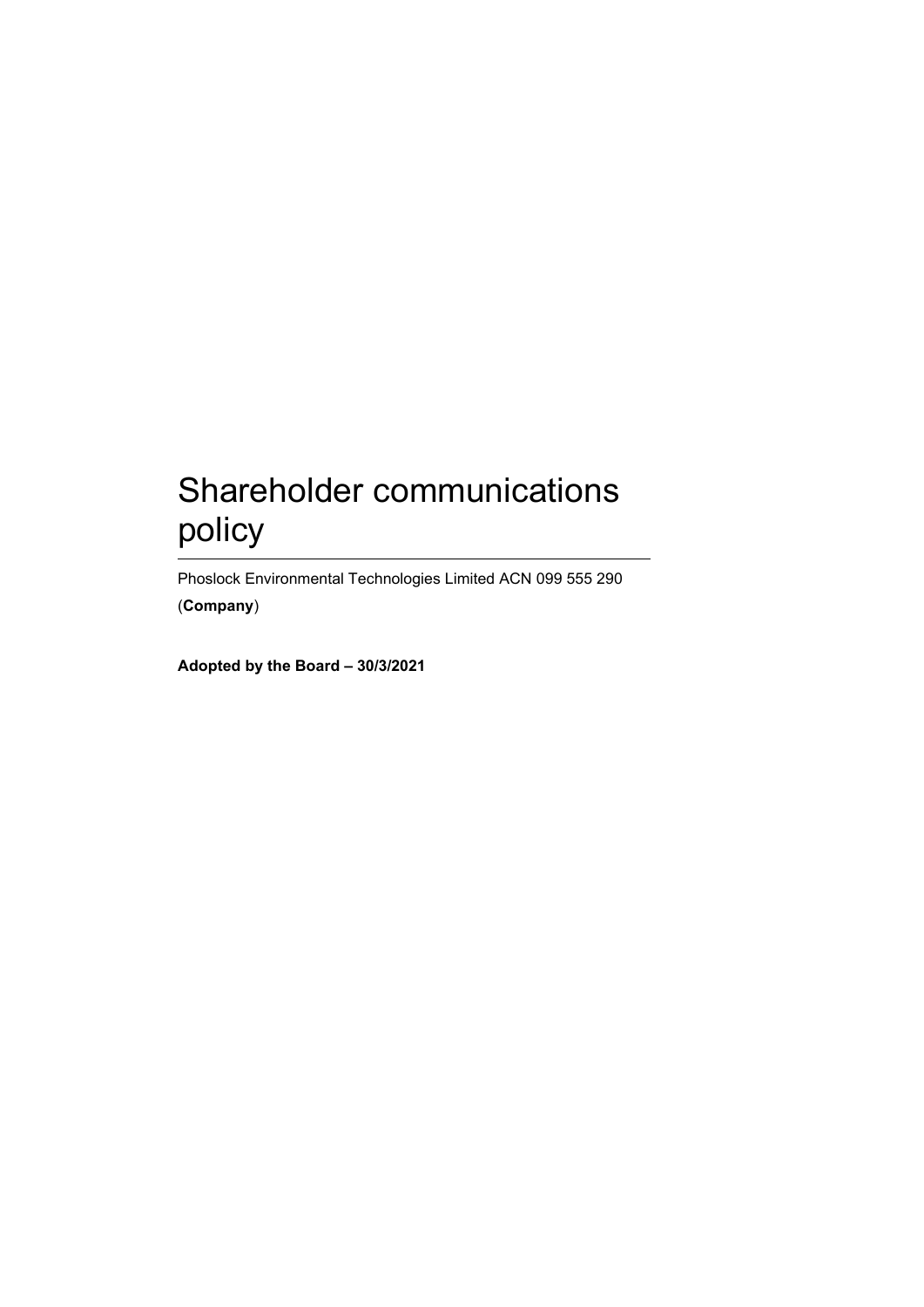## **1 Purpose**

The Company is committed to regularly communicating with shareholders in a timely, accessible and clear manner with respect to both procedural matters and major issues affecting the Company. To achieve this, the Company communicates with shareholders through a range of forums and publications.

The reference to "shareholder" in this Policy includes holders of shares, options and other securities of the Company.

## **2 Investor relations and communication**

#### **2.1 Periodic reporting**

The Company produces half yearly and yearly financial reports and an annual report in accordance with the Corporations Act, the Listing Rules and applicable accounting standards. The Company also publishes its monthly net asset value and portfolio composition to the ASX.

The Company aims to ensure that its Annual Report provides shareholders with a good understanding of the Company's activities, performance and position for the previous financial year.

#### **2.2 Continuous disclosure**

As set out in its Disclosure Policy, the Company is committed to complying with, and taking a proactive approach to, its continuous disclosure obligations. The Company will make announcements to the ASX in a timely manner in accordance with the ASX Listing Rules and the Disclosure Policy.

All announcements made to the ASX are available to shareholders under the investor section of the Company's website or under the company announcements section of the ASX website.

#### **2.3 Website**

The Company aims to provide shareholders with comprehensive and timely access to Company documents and releases through the investor relations section of the Company's website. The Company's website contains information about the Company, including shareholder communications, market releases and related information. Investor information is posted in a separate section on the website from other material about the Company.

Relevant media releases, the Company's financial data and its charters and policies will also be available on the Company's website.

#### **2.4 Annual General Meeting**

The Company's annual general meeting (**Annual General Meeting**) provides an important opportunity for the Company to provide information to its shareholders and a reasonable opportunity for informed shareholder participation. At the Annual General Meeting, shareholders can express their views to the board of the Company and management and to vote on the board's proposals. All shareholders are encouraged to attend and participate in the Annual General Meeting.

The Company encourages shareholders to submit questions or requests for information ahead of the Annual General Meeting, directly to the Company.

The Company's external auditor will attend the Annual General Meeting and will be available to answer questions from shareholders about the conduct of the audit and preparation of the auditor's report.